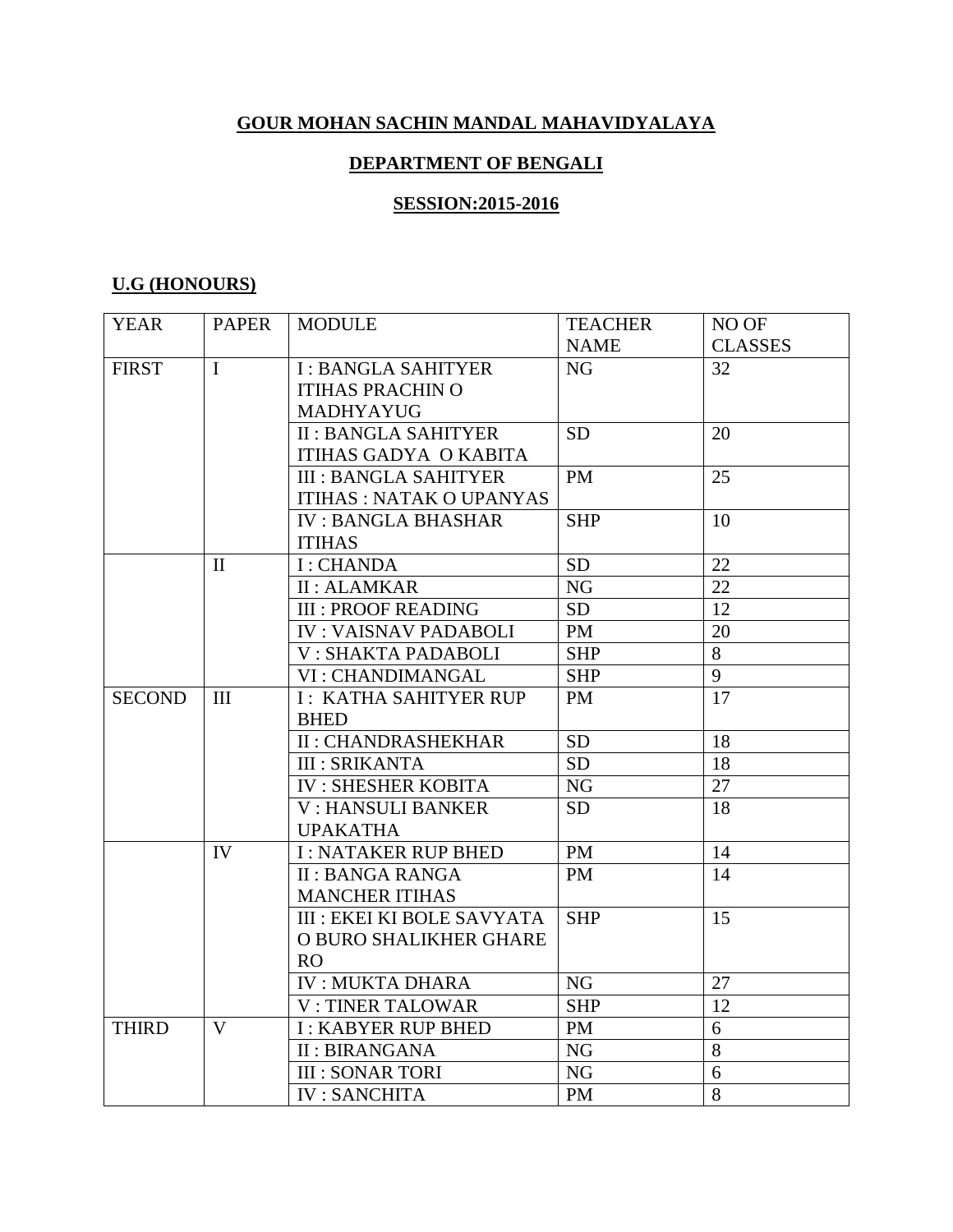|             | <b>V: EKALER KOBITA</b>          | <b>SHP</b>     | 5              |
|-------------|----------------------------------|----------------|----------------|
|             | <b>SANCHAYAN</b>                 |                |                |
|             | VI : KABYA SHAILI                | <b>SHP</b>     | $\overline{4}$ |
| VI          | <b>I: PUTUL NACHER</b>           | <b>SD</b>      | 14             |
|             | <b>ITIKATHA</b>                  |                |                |
|             | <b>II: ARANYER ADHIKAR</b>       | <b>SHP</b>     | $\tau$         |
|             | <b>III: RABINDRANATH</b>         | NG             | 8              |
|             | THAKURER CHOTO GALPA             |                |                |
|             | <b>IV: SWADHINATA</b>            | <b>PM</b>      | 12             |
|             | PURBOBORTI BANGLA                |                |                |
|             | <b>CHOTO GALPA</b>               |                |                |
|             | V: SWADHINATA                    | <b>SD</b>      | 14             |
|             | PARABORTI BANGLA                 |                |                |
|             | <b>CHOTO GALPA</b>               |                |                |
| <b>VII</b>  | <b>I: PRABANDHA NIBANDHER</b>    | <b>SD</b>      | 14             |
|             | <b>RUP BHED</b>                  |                |                |
|             | <b>II: KAMALA KANTER</b>         | <b>SD</b>      | 12             |
|             | <b>DAPTAR</b>                    |                |                |
|             | <b>III : CHINNAPATRA</b>         | <b>SHP</b>     | 5              |
|             | <b>IV: EKALER PRABANDHA</b>      | <b>PM</b>      |                |
|             | <b>SANCHYAN</b>                  |                |                |
|             | V: EKALER SAMALOCHONA            | <b>NG</b>      | 6              |
|             | <b>SANCHYAN</b>                  |                |                |
|             | VI: BANGLA SAHITYA               | NG             | $\overline{4}$ |
|             | <b>BISHOYE EKTI PRABANDHA</b>    |                |                |
|             | <b>RACHANA</b>                   |                |                |
| <b>VIII</b> | <b>I: SANSKRIT SAHITYER</b>      | <b>SHP</b>     | 6              |
|             | <b>ITIHAS</b>                    |                |                |
|             | <b>II: INGREJI SAHITYER</b>      | <b>PM</b>      | 6              |
|             | <b>ITIHAS</b>                    |                |                |
|             | <b>III : PRATIBESHI SAHITYER</b> | <b>PM</b>      | 6              |
|             | <b>ITIHAS</b>                    |                |                |
|             | <b>IV: KABYA JIGYASA</b>         | <b>NG</b>      | 12             |
|             | V: SAHITYA                       | N <sub>G</sub> | 10             |

## **U. G. (ELECTIVE)**

| YEAR         | <b>PAPER</b> | <b>MODULE</b>     | <b>TEACHERS</b> | NO OF          |
|--------------|--------------|-------------------|-----------------|----------------|
|              |              |                   | <b>NAME</b>     | <b>CLASSES</b> |
| <b>FIRST</b> |              | $I: GADYA$ RITI O | <b>SD</b>       | 8              |
|              |              | <b>PRABANDHA</b>  |                 |                |
|              |              | II : KAVYA KOBITA | NG              | 20             |
|              |              | III : NATAK       | PM              | 20             |